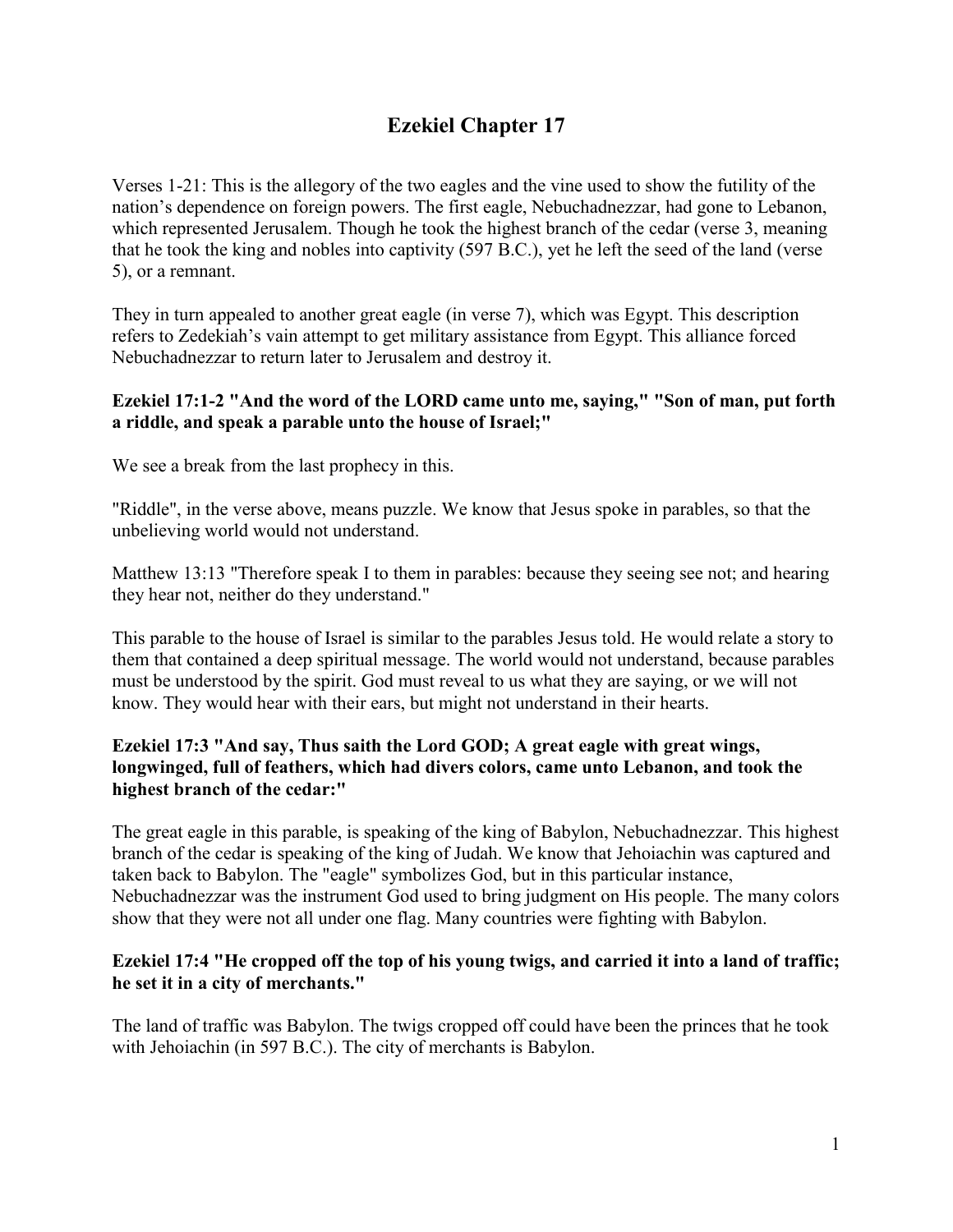**Ezekiel 17:5-6 "He took also of the seed of the land, and planted it in a fruitful field; he placed [it] by great waters, [and] set it [as] a willow tree." "And it grew, and became a spreading vine of low stature, whose branches turned toward him, and the roots thereof were under him: so it became a vine, and brought forth branches, and shot forth sprigs."**

"Seed": Those whom Babylon left in Judah (in 597 B.C.), who could prosper as a tributary to the conqueror, turned toward him.

"A spreading vine": Refers to Zedekiah, the youngest son of Josiah whom Nebuchadnezzar appointed king in Judah. The benevolent attitude of Nebuchadnezzar helped Zedekiah to prosper, and if he had remained faithful to his pledge to Nebuchadnezzar, Judah would have continued as a tributary kingdom. Instead, he began courting help from Egypt, which Jeremiah protested.

# **Ezekiel 17:7 "There was also another great eagle with great wings and many feathers: and, behold, this vine did bend her roots toward him, and shot forth her branches toward him, that he might water it by the furrows of her plantation."**

This "other great eagle", here, is speaking of the Pharaoh of Egypt, Hophra. We see in this, that Zedekiah turned their loyalty toward Egypt. He forgot who had put him in power. He had betrayed Nebuchadnezzar. This just means that Zedekiah did not want to be ruled by Nebuchadnezzar, and he sought help from Egypt.

## **Ezekiel 17:8 "It was planted in a good soil by great waters, that it might bring forth branches, and that it might bear fruit, that it might be a goodly vine."**

Judah was a fruitful prosperous land. They could have brought forth many branches. They could have produced greatly, had the judgment of God not been upon them.

# **Ezekiel 17:9 "Say thou, Thus saith the Lord GOD; Shall it prosper? shall he not pull up the roots thereof, and cut off the fruit thereof, that it wither? it shall wither in all the leaves of her spring, even without great power or many people to pluck it up by the roots thereof."**

The downfall of Zedekiah and his sons would be soon. God is opposed to his people making a treaty with the world (Egypt). You remember, this kingdom headed by Zedekiah had not been very strong. It had first reached to Nebuchadnezzar, and then to Pharaoh for help. It will be no great task for Nebuchadnezzar to destroy them. Zedekiah will be uprooted as king. He was so weak, it was an easy overthrow. In fact, his sons are killed before him, and his eyes put out, before he is carried captive to Babylon.

## **Ezekiel 17:10 "Yea, behold, [being] planted, shall it prosper? shall it not utterly wither, when the east wind toucheth it? it shall wither in the furrows where it grew."**

The east wind is a wind of great power. It is usually spoken of as an ill wind. When this wind comes, the crops are destroyed.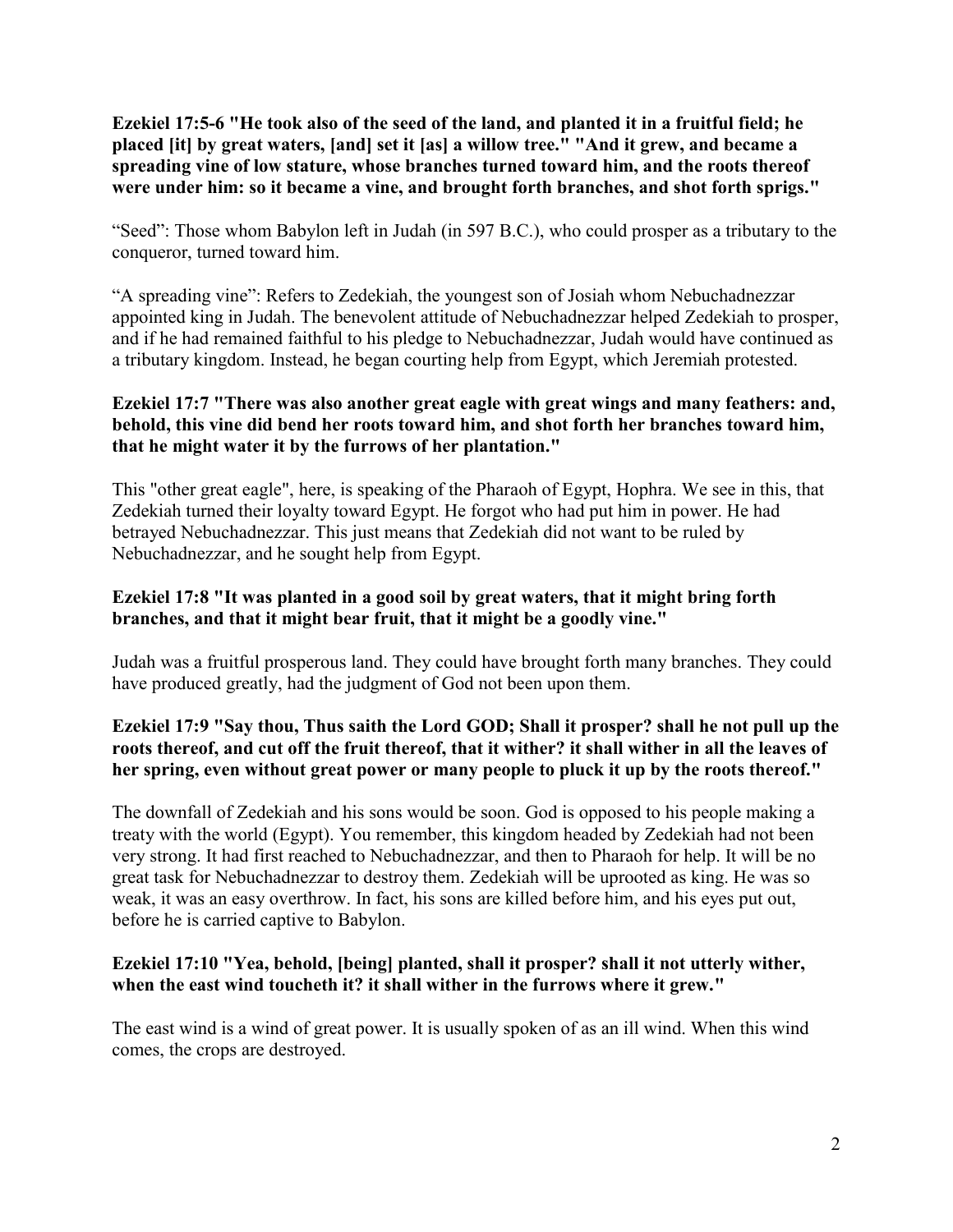The dependence on Egypt would fail and Judah would wither as the East wind, (a picture of Babylon), blasted her.

Verses 11-21: "Taken an oath of him". The parable is explained in detail. Babylon made Zedekiah a vassal subject to her, took captives, and left Judah weak. Zedekiah broke the agreement in which he swore by the Lord to submit to Babylon (2 Chron. 36:13), and sought Egypt's help, thus he was taken to Babylon to live out his life. Egypt was to be no help to him or any protector of his army.

#### **Ezekiel 17:11-12 "Moreover the word of the LORD came unto me, saying," "Say now to the rebellious house, Know ye not what these [things mean]? tell [them], Behold, the king of Babylon is come to Jerusalem, and hath taken the king thereof, and the princes thereof, and led them with him to Babylon;"**

There is a break in the parable here.

Just as Jesus explained some of the parables he gave to His disciples, God will explain the parable here, to the rebellious house of Israel. We see Nebuchadnezzar; king of Babylon has captured Jehoiachin, and the princes with him, and taken them to Babylon.

## **Ezekiel 17:13 "And hath taken of the king's seed, and made a covenant with him, and hath taken an oath of him: he hath also taken the mighty of the land:"**

The kings seed is speaking of Zedekiah. Nebuchadnezzar put his uncle Mattaniah in power instead of Jehoiachin (Jeconiah). He put him in power and changed his name to Zedekiah. The covenant was between Zedekiah and Nebuchadnezzar. The king of Babylon had captured the mighty in the land, and carried them captive to Babylon.

## **Ezekiel 17:14 "That the kingdom might be base, that it might not lift itself up, [but] that by keeping of his covenant it might stand."**

This is saying, the king of Babylon captured the strong, who might have opposed Zedekiah, and took them to Babylon. This kingdom would be subject to Babylon. It would not be an independent country. It would be allowed to stand, as long as it was subject to Babylon. Zedekiah had made an agreement with Nebuchadnezzar to be subject to him.

## **Ezekiel 17:15 "But he rebelled against him in sending his ambassadors into Egypt, that they might give him horses and much people. Shall he prosper? shall he escape that doeth such [things]? or shall he break the covenant, and be delivered?"**

Zedekiah rebels against Nebuchadnezzar. He breaks the covenant and seeks help from Egypt. Of course, he will not prosper in this. He will not escape. He will lose his sons and his eyesight, because of this betrayal.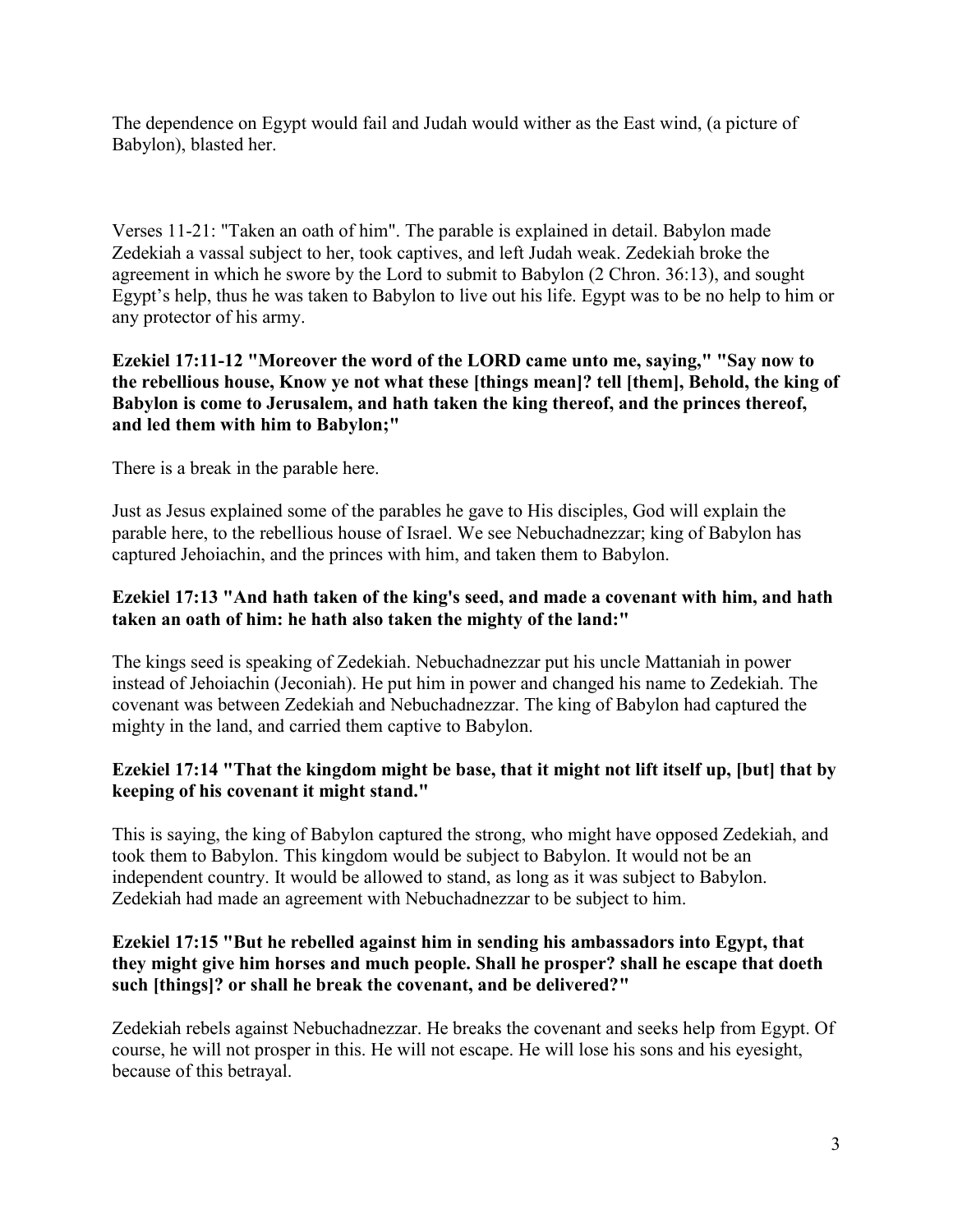**Ezekiel 17:16 "[As] I live, saith the Lord GOD, surely in the place [where] the king [dwelleth] that made him king, whose oath he despised, and whose covenant he brake, [even] with him in the midst of Babylon he shall die."**

Zedekiah will be carried to Babylon blind, and will die in Babylon.

## **Ezekiel 17:17 "Neither shall Pharaoh with [his] mighty army and great company make for him in the war, by casting up mounts, and building forts, to cut off many persons:"**

Pharaoh had a mighty army, but nothing to compare to Nebuchadnezzar. Pharaoh will not fight Nebuchadnezzar at this time for Zedekiah.

#### **Ezekiel 17:18 "Seeing he despised the oath by breaking the covenant, when, lo, he had given his hand, and hath done all these [things], he shall not escape."**

God has no respect for those who shake hands on a matter, and then break the covenant. He will not overlook this sin of Zedekiah. Zedekiah was just power crazy, when he decided not to keep this covenant. The worst part of all is that Nebuchadnezzar was acting as an agent of God in all of this. Zedekiah then, would be disobeying God in this.

#### **Ezekiel 17:19 "Therefore thus saith the Lord GOD; [As] I live, surely mine oath that he hath despised, and my covenant that he hath broken, even it will I recompense upon his own head."**

We see in this, that God regards this covenant as His covenant. He had sworn this before God, and it is very dangerous to break it. God will greatly punish Zedekiah for this.

## **Ezekiel 17:20 "And I will spread my net upon him, and he shall be taken in my snare, and I will bring him to Babylon, and will plead with him there for his trespass that he hath trespassed against me."**

This is just saying Zedekiah will be captured, and taken to Babylon.

## **Ezekiel 17:21 "And all his fugitives with all his bands shall fall by the sword, and they that remain shall be scattered toward all winds: and ye shall know that I the LORD have spoken [it]."**

This is speaking of the large numbers, who will be killed by the sword. Those scattered are those who are taken captives. There will be no question left that this is a judgment of the LORD upon these people.

Verses 22-23: One of the highest branches. This is messianic prophecy stating that God will provide the Messiah from the royal line of David (the highest cedar), and establish Him in His kingdom like a mountain. He will be "a high branch" reigning in the height of success. "Branch"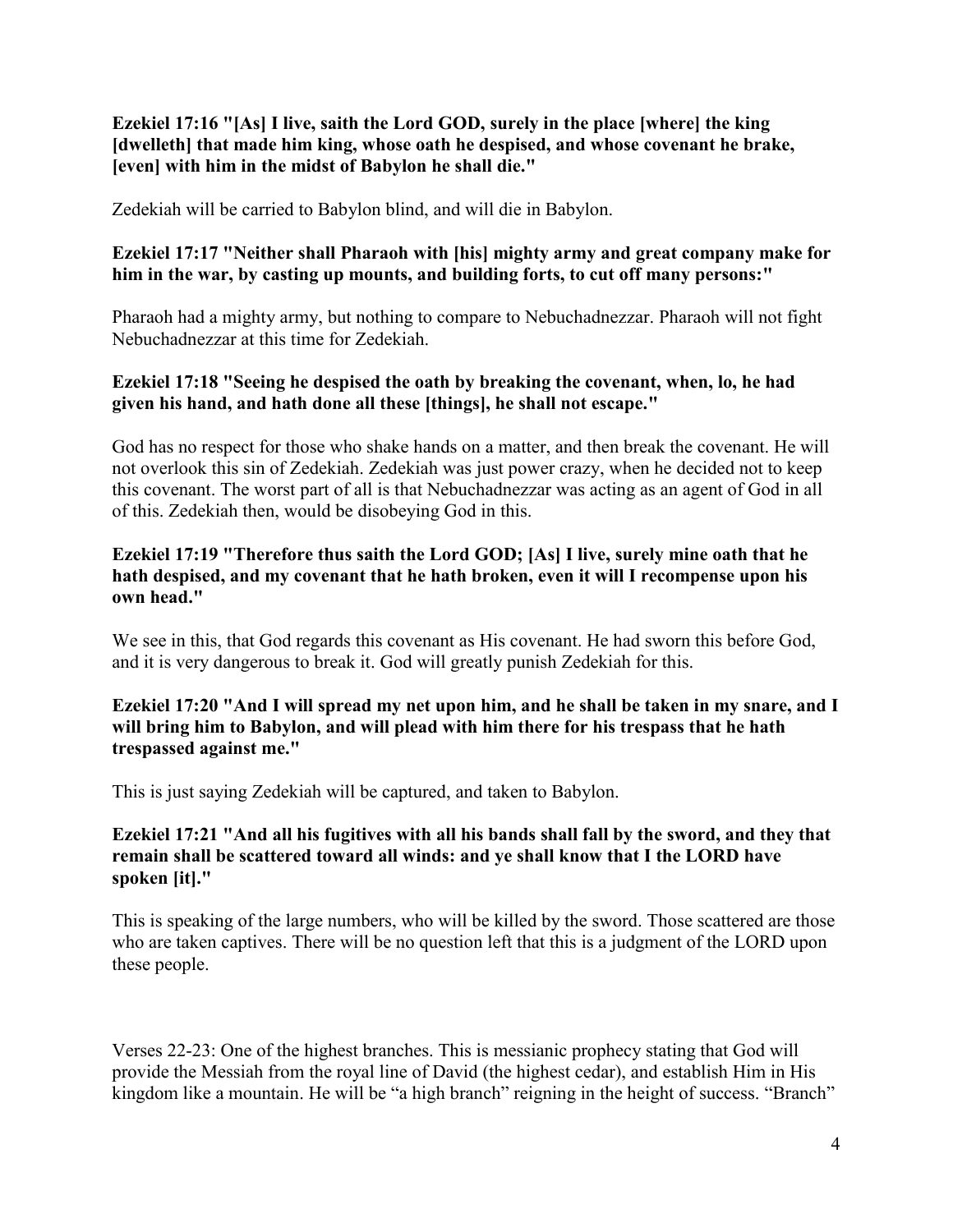is a name for Messiah. Messiah will be "a tender one" growing into a "majestic cedar". Under His kingdom rule, all nations will be blessed and Israel restored.

# **Ezekiel 17:22 "Thus saith the Lord GOD; I will also take of the highest branch of the high cedar, and will set [it]; I will crop off from the top of his young twigs a tender one, and will plant [it] upon a high mountain and eminent:"**

This is a prophecy of the coming of Messiah. He is truly the highest Branch. He is the true heir of David to the throne. The Branch that God plants is of the tribe of Judah. The high mountain is the holy hill of God. "Eminent" means elevate. He is exalted above all. The tender twig mentioned is Jesus.

### **Ezekiel 17:23 "In the mountain of the height of Israel will I plant it: and it shall bring forth boughs, and bear fruit, and be a goodly cedar: and under it shall dwell all fowl of every wing; in the shadow of the branches thereof shall they dwell."**

This is speaking of Jesus, King of kings and Lord of lords. Jesus was born in a manger in obscurity, but grew to be King of the Jews at His crucifixion, and King of all at His second coming. The "boughs" and the fruit speak of His followers. We are safe in the shadow of His Branch. He is our protector and very present help. Christianity began with Jesus, then His apostles, and now has spread into the millions. He is a very fruitful Tree.

# **Ezekiel 17:24 "And all the trees of the field shall know that I the LORD have brought down the high tree, have exalted the low tree, have dried up the green tree, and have made the dry tree to flourish: I the LORD have spoken and have done [it]."**

In this, the "high tree" is the physical house of Israel. The "low tree" represents the Spiritual house of Israel, who was known as Gentiles. The green tree was physical Israel in their prosperous times. The dry tree again, is the world which knew not God, until Jesus brought salvation to them. It is God who brings down the lofty, and elevates the lowly. This prophecy which began by pronouncing the disaster in Judah, and the captivity, and death of its people, now springs forth with hope for all mankind. Salvation in Jesus Christ is offered to all mankind. In fact, it is offered to whosoever will. Jesus is the Tree of Life. He is the Branch, and we are the vine. Our power lies in the strength of Jesus.

# **Ezekiel Chapter 17 Questions**

- 1. What does verse 2 say this chapter is?
- 2. What does the word "riddle" mean?
- 3. Who is this parable spoken to?
- 4. Why would the world not understand?